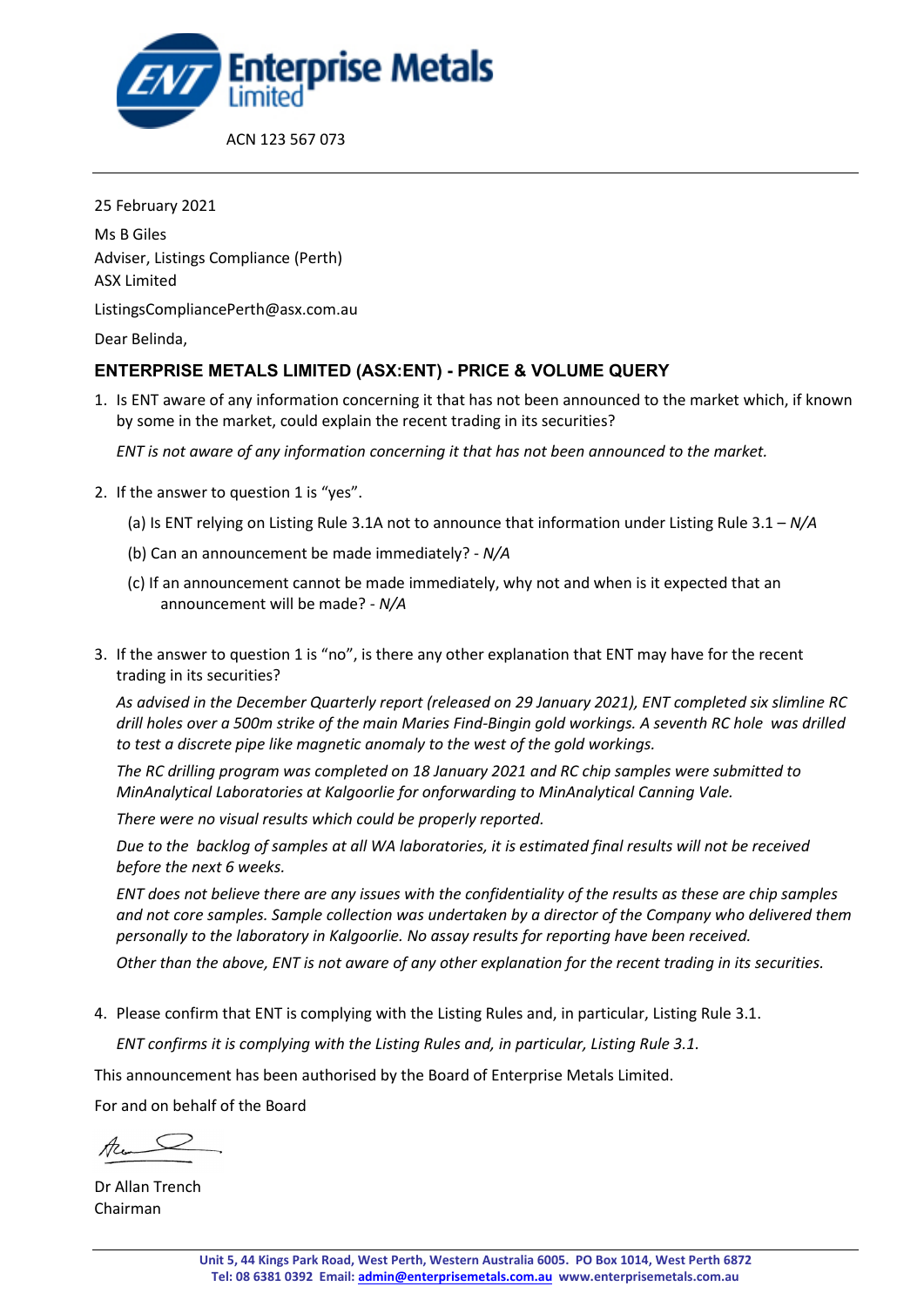

25 February 2021

Reference: 31417

Mr Graeme Smith Company Secretary Enterprise Metals Limited

By email

Dear Mr Smith

# **Enterprise Metals Limited ('ENT'): Price and Volume Query**

ASX refers to the following:

- A. The change in the price of ENT's securities from a closing price of \$0.02 yesterday to an intraday high of \$0.031 today.
- B. The significant increase in the volume of ENT's securities traded today.

# **Request for information**

In light of this, ASX asks ENT to respond separately to each of the following questions and requests for information:

- 1. Is ENT aware of any information concerning it that has not been announced to the market which, if known by some in the market, could explain the recent trading in its securities?
- 2. If the answer to question 1 is "yes".
	- (a) Is ENT relying on Listing Rule 3.1A not to announce that information under Listing Rule 3.1? Please note that the recent trading in ENT's securities would suggest to ASX that such information may have ceased to be confidential and therefore ENT may no longer be able to rely on Listing Rule 3.1A. Accordingly, if the answer to this question is "yes", you need to contact us immediately to discuss the situation.
	- (b) Can an announcement be made immediately? Please note, if the answer to this question is "no", you need to contact us immediately to discuss requesting a trading halt (see below).
	- (c) If an announcement cannot be made immediately, why not and when is it expected that an announcement will be made?
- 3. If the answer to question 1 is "no", is there any other explanation that ENT may have for the recent trading in its securities?
- 4. Please confirm that ENT is complying with the Listing Rules and, in particular, Listing Rule 3.1.
- 5. Please confirm that ENT's responses to the questions above have been authorised and approved under its published continuous disclosure policy or otherwise by its board or an officer of ENT with delegated authority from the board to respond to ASX on disclosure matters.

# **When and where to send your response**

This request is made under Listing Rule 18.7. Your response is required as soon as reasonably possible and, in any event, by no later than **9.45 AM AWST Thursday, 25 February 2021**. You should note that if the information requested by this letter is information required to be given to ASX under Listing Rule 3.1 and it does not fall